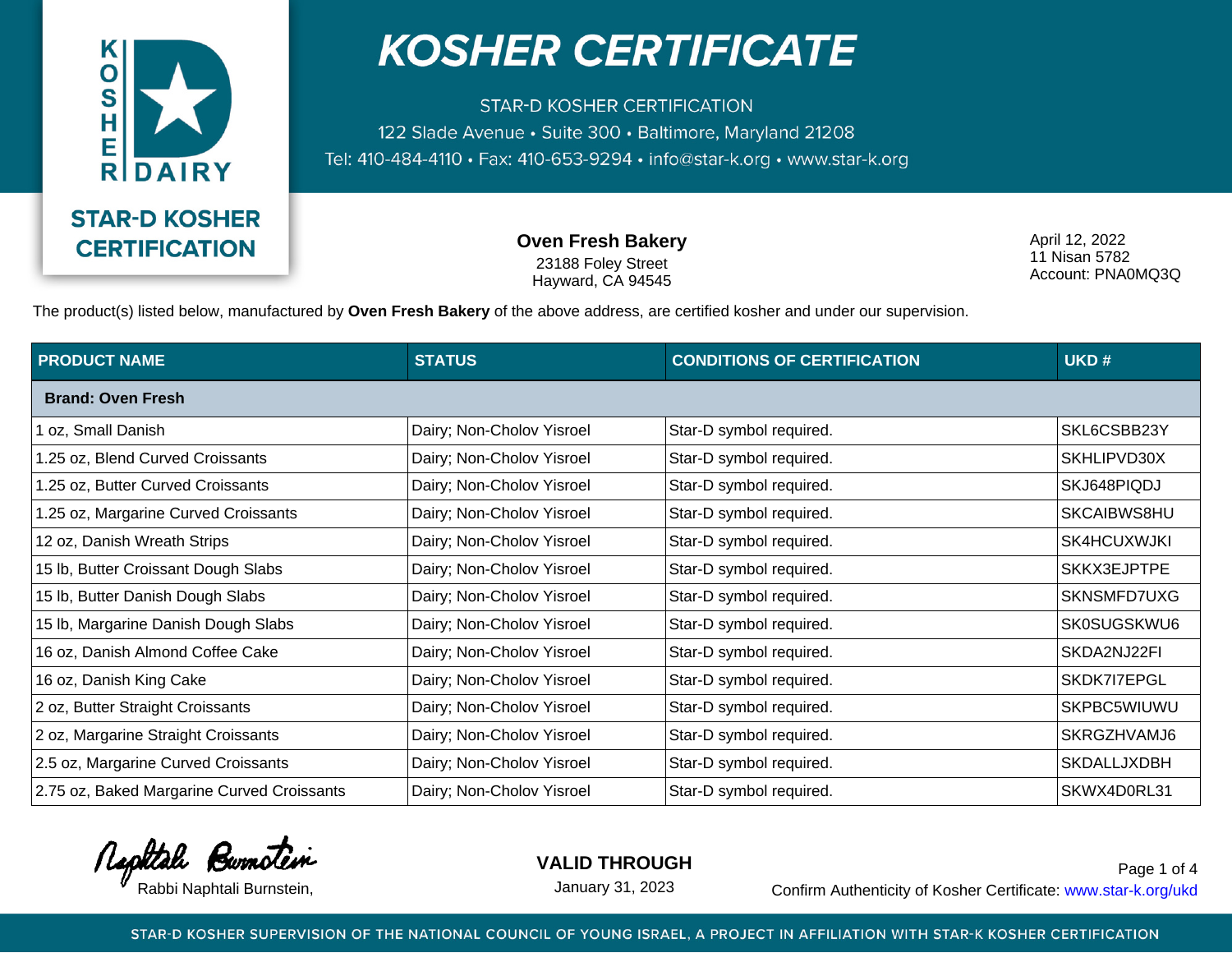

**STAR-D KOSHER CERTIFICATION** 122 Slade Avenue · Suite 300 · Baltimore, Maryland 21208 Tel: 410-484-4110 · Fax: 410-653-9294 · info@star-k.org · www.star-k.org

> **Oven Fresh Bakery** 23188 Foley Street Hayward, CA 94545

April 12, 2022 11 Nisan 5782 Account: PNA0MQ3Q

The product(s) listed below, manufactured by **Oven Fresh Bakery** of the above address, are certified kosher and under our supervision.

| <b>PRODUCT NAME</b>                          | <b>STATUS</b>             | <b>CONDITIONS OF CERTIFICATION</b> | UKD#        |  |  |
|----------------------------------------------|---------------------------|------------------------------------|-------------|--|--|
| <b>Brand: Oven Fresh</b>                     |                           |                                    |             |  |  |
| 2.75 oz, Blend Curved Croissants             | Dairy; Non-Cholov Yisroel | Star-D symbol required.            | SK33KTENG2M |  |  |
| 2.75 oz, Margarine Guava Cheese Strudel      | Dairy; Non-Cholov Yisroel | Star-D symbol required.            | SK1VMJX4AJI |  |  |
| 2.75 oz, Margarine Mango Cheese Strudel      | Dairy; Non-Cholov Yisroel | Star-D symbol required.            | SKYVRG28DT1 |  |  |
| 2.75 oz, Margarine Pineapple Cheese Strudel  | Dairy; Non-Cholov Yisroel | Star-D symbol required.            | SKY7RG4M0GU |  |  |
| 2.75 oz, Margarine Strawberry Cheese Strudel | Dairy; Non-Cholov Yisroel | Star-D symbol required.            | SK083YYBZAC |  |  |
| 3 oz, Butter Curved Croissants               | Dairy; Non-Cholov Yisroel | Star-D symbol required.            | SKI1VBPMINQ |  |  |
| 3 oz, Butter Triangle Croissants             | Dairy; Non-Cholov Yisroel | Star-D symbol required.            | SKA10YY6WHZ |  |  |
| 3 oz, Danish 4x4                             | Dairy; Non-Cholov Yisroel | Star-D symbol required.            | SKY0LFJNSJ7 |  |  |
| 3 oz, Danish Figure 8                        | Dairy; Non-Cholov Yisroel | Star-D symbol required.            | SKF6XJZ51YS |  |  |
| 3 oz, Large Danish                           | Dairy; Non-Cholov Yisroel | Star-D symbol required.            | SKF8RS7XVCE |  |  |
| 3 oz, Margarine Curved Croissants            | Dairy; Non-Cholov Yisroel | Star-D symbol required.            | SKKEC2HQ2NN |  |  |
| 3 oz, Margarine Straight Croissants          | Dairy; Non-Cholov Yisroel | Star-D symbol required.            | SKDPJYAYU77 |  |  |
| 3.5 oz, Blend Curved Croissants              | Dairy; Non-Cholov Yisroel | Star-D symbol required.            | SK0F6MKJWY0 |  |  |
| 3.5 oz, Danish Bear Claw                     | Dairy; Non-Cholov Yisroel | Star-D symbol required.            | SK1SL7R8PER |  |  |

Rephtale Burnotein

**VALID THROUGH**

January 31, 2023

Rabbi Naphtali Burnstein, Theorem 2003 Lanuary 31, 2023 Confirm Authenticity of Kosher Certificate: www.star-k.org/ukd Page 2 of 4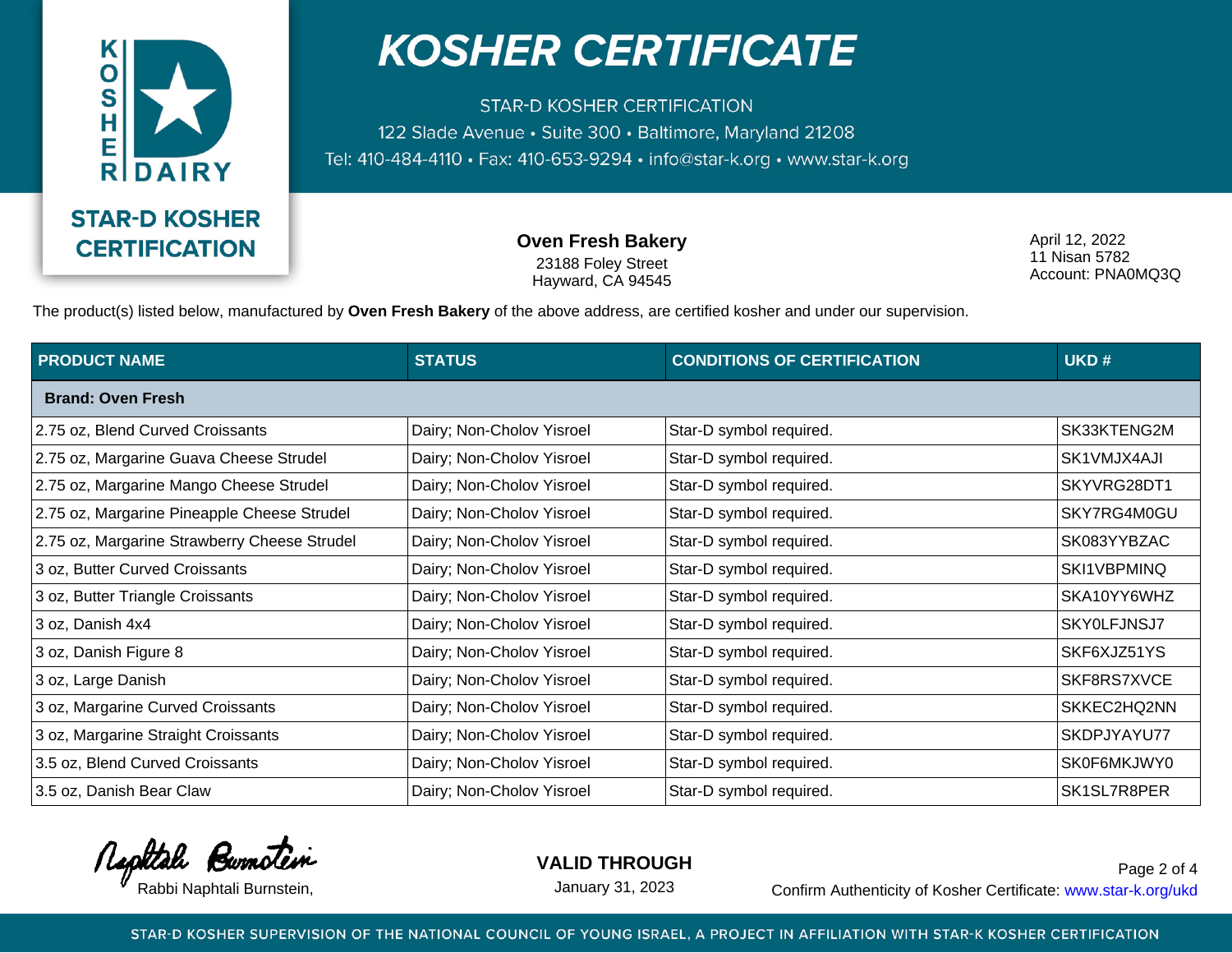

**STAR-D KOSHER CERTIFICATION** 122 Slade Avenue · Suite 300 · Baltimore, Maryland 21208 Tel: 410-484-4110 · Fax: 410-653-9294 · info@star-k.org · www.star-k.org

> **Oven Fresh Bakery** 23188 Foley Street Hayward, CA 94545

April 12, 2022 11 Nisan 5782 Account: PNA0MQ3Q

The product(s) listed below, manufactured by **Oven Fresh Bakery** of the above address, are certified kosher and under our supervision.

| <b>PRODUCT NAME</b>                       | <b>STATUS</b>             | <b>CONDITIONS OF CERTIFICATION</b> | UKD#               |  |  |
|-------------------------------------------|---------------------------|------------------------------------|--------------------|--|--|
| <b>Brand: Oven Fresh</b>                  |                           |                                    |                    |  |  |
| 3.75 oz, Blend Curved Croissants          | Dairy; Non-Cholov Yisroel | Star-D symbol required.            | SKP6ZVERANH        |  |  |
| 3.75 oz, Butter Curved Croissants         | Dairy; Non-Cholov Yisroel | Star-D symbol required.            | SKS8I3AQ5XM        |  |  |
| 3.75 oz, Danish Large Butterhorn          | Dairy; Non-Cholov Yisroel | Star-D symbol required.            | SK0EWQQ8D1R        |  |  |
| 3.75 oz, Danish Large Raisin              | Dairy; Non-Cholov Yisroel | Star-D symbol required.            | SK68SM2CGE8        |  |  |
| 33 oz, Butter Croissant 10x15 Sheets      | Dairy; Non-Cholov Yisroel | Star-D symbol required.            | SKXVLAIM4WZ        |  |  |
| 4 oz, Butter Almond Croissants            | Dairy; Non-Cholov Yisroel | Star-D symbol required.            | SKM05UA0G8F        |  |  |
| 4 oz, Butter Blueberry Cheese Croissants  | Dairy; Non-Cholov Yisroel | Star-D symbol required.            | <b>SKNKJKMLAYM</b> |  |  |
| 4 oz, Butter Cheese Croissants            | Dairy; Non-Cholov Yisroel | Star-D symbol required.            | SKQM0ADZBS0        |  |  |
| 4 oz, Butter Chocolate Croissants         | Dairy; Non-Cholov Yisroel | Star-D symbol required.            | SKKKXJQNZ3C        |  |  |
| 4 oz, Butter Curved Croissants            | Dairy; Non-Cholov Yisroel | Star-D symbol required.            | SKZIST284F0        |  |  |
| 4 oz, Butter Straight Croissants          | Dairy; Non-Cholov Yisroel | Star-D symbol required.            | SKV1EVU8RS6        |  |  |
| 4 oz, Butter Strawberry Cheese Croissants | Dairy; Non-Cholov Yisroel | Star-D symbol required.            | SKID7EGMYSP        |  |  |
| 4 oz, Danish Cheese Pockets               | Dairy; Non-Cholov Yisroel | Star-D symbol required.            | <b>SKRIMMVKCIW</b> |  |  |
| 4 oz, Margarine Almond Croissants         | Dairy; Non-Cholov Yisroel | Star-D symbol required.            | SKMMFXVVF8Z        |  |  |

Rephtale Burnotein

**VALID THROUGH**

January 31, 2023

Rabbi Naphtali Burnstein, Theorem 2003 Lanuary 31, 2023 Confirm Authenticity of Kosher Certificate: www.star-k.org/ukd Page 3 of 4